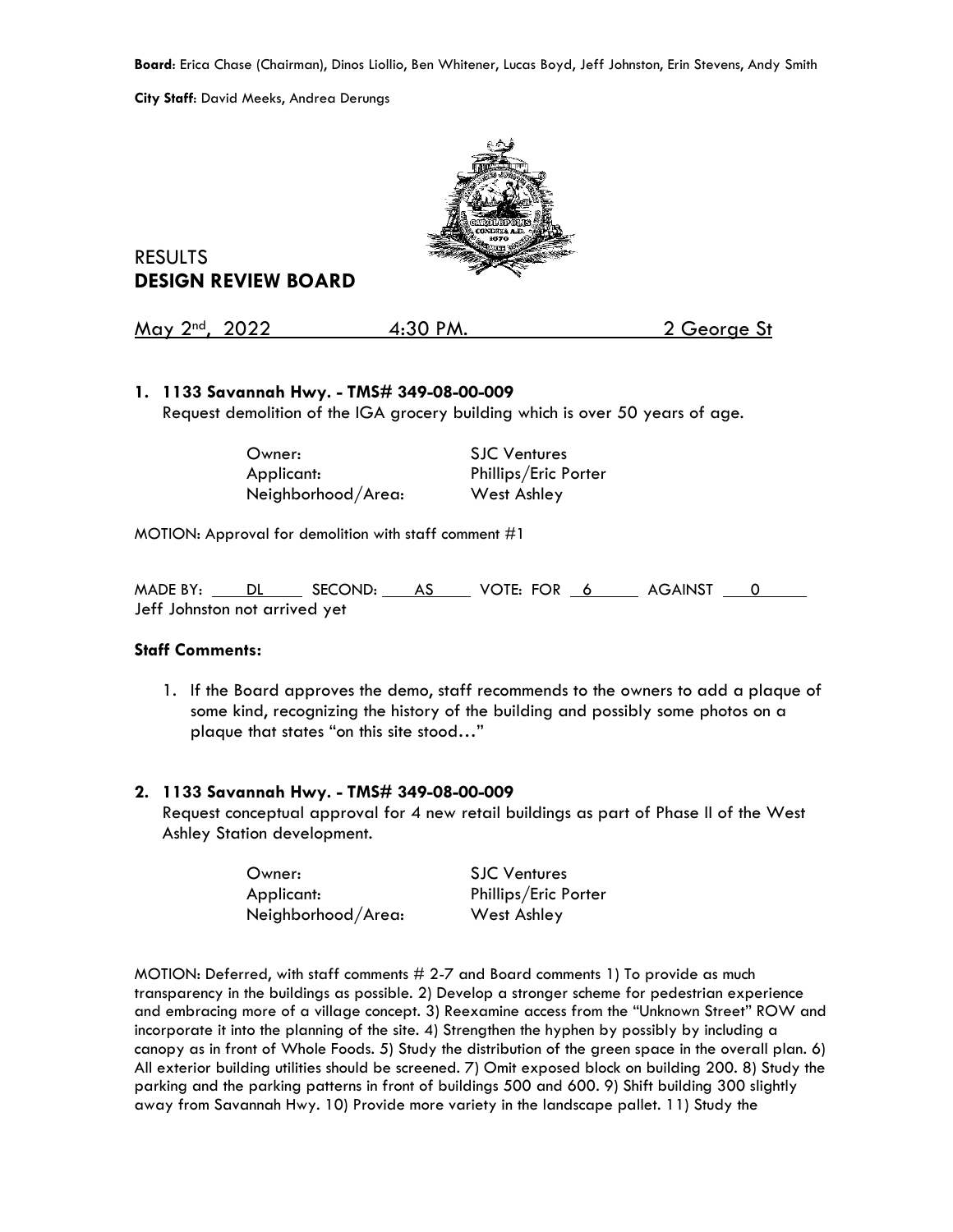**Board**: Erica Chase (Chairman), Dinos Liollio, Ben Whitener, Lucas Boyd, Jeff Johnston, Erin Stevens, Andy Smith

**City Staff**: David Meeks, Andrea Derungs



# RESULTS **DESIGN REVIEW BOARD**

| May 2 <sup>nd</sup> , 2022<br>4:30 PM.<br>2 George St |  |
|-------------------------------------------------------|--|
|-------------------------------------------------------|--|

termination of Building 600. 12) Elevate the design of the rear façade of building 600 as seen from the pedestrian entrance from "Unknown Street".

MADE BY: DL SECOND: ES VOTE: FOR 7 AGAINST 0 Jeff Johnston present

### **Staff Comments:**

- 1. Void
- 2. Restudy the front façade of buildings 500 and 600. We like the design direction but feel the rhythm, and ups and down of the plaster panel system could be approved upon. The plaster panel system just to the west of the building hyphen seem to be in conflict with the hyphen, and we question why it drops down further than all the others sections of plaster panel.
- 3. The applicants are over the Zoning required parking spaces by approx. 44 spots. DRB ask the applicants to provide pervious pavers equal to the sq. footage of parking spaces over the required.
- 4. Staff recommends that the decorative pavers used in front of Whole Foods, also be expanded to the front of the new buildings 500 and 600.
- 5. Staff ask that the crosswalks shown on the site plan be done in the same decorative pavers as used in front of Whole Foods.
- 6. The adjacent neighbors have been asking for improvements made to the pedestrian connection in the SW corner of the site, which the applicants have provided in the form of landscaping. There appears to be some existing landscape from Phase one that should be accounted for, preserved and incorporated into the design.
- 7. Staff recommends to move the utilities on building 300, from the north elevation facing Savannah Hwy, to the west elevation with the other utilities. (all screened)